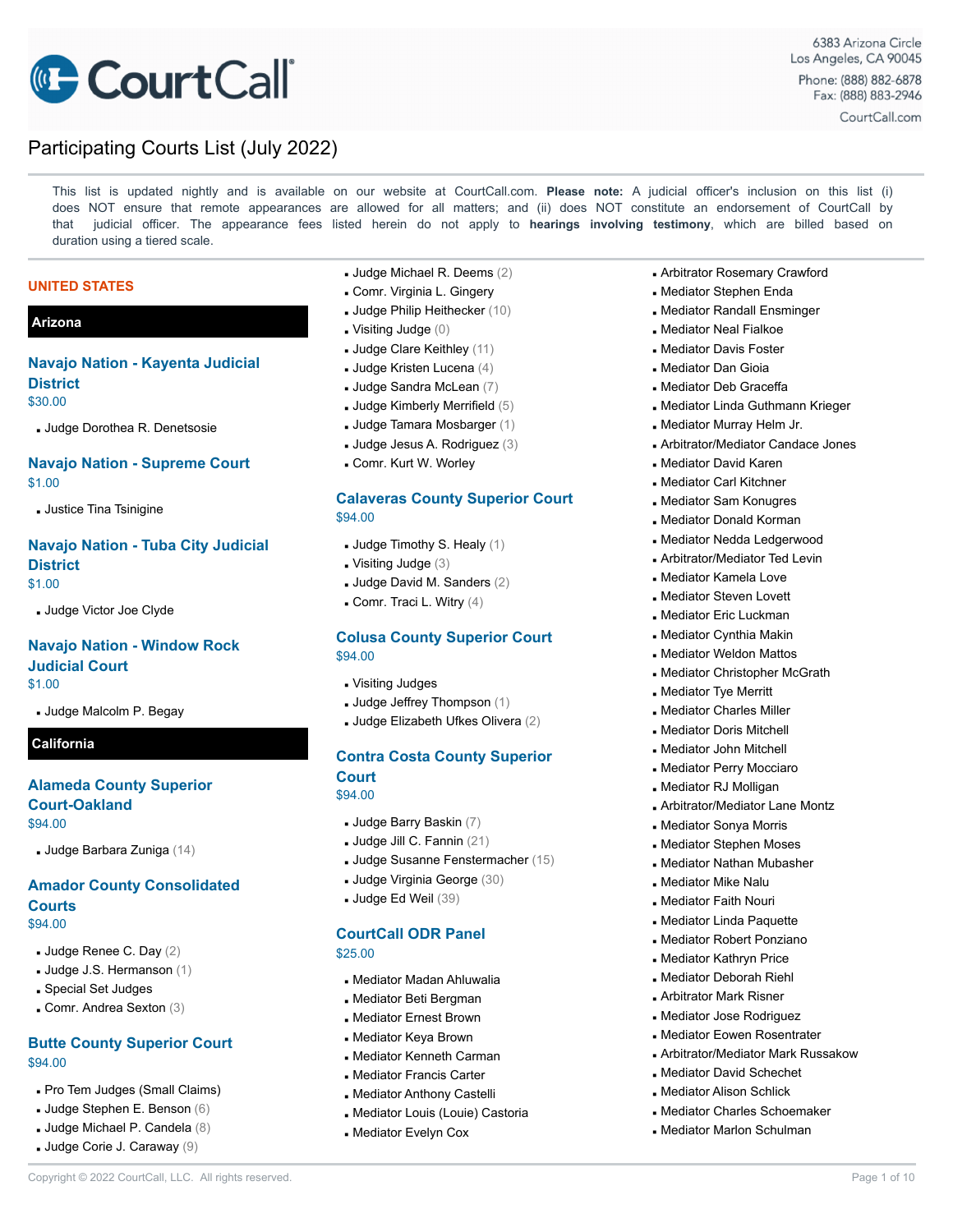# **CourtCall**

# Participating Courts List (July 2022)

- Mediator Omar Siddiqui
- **.** Mediator Lora Silverman
- **. Mediator David Simpson**
- Mediator Gary Stern
- **. Mediator Angela Swenson**
- **. Mediator Robert Tepper**
- **. Mediator Barbara Thompson**
- **.** Mediator Debra Tipton
- **. Mediator Michael Tonelli**
- **. Mediator Venus Trunnel**
- **. Mediator Stephen Uthoff**
- **. Mediator Melvin Vatz**
- **. Mediator William Vencill**
- **.** Mediator Lee Vernon
- **. Mediator David Walker**
- **. Mediator William Wohlsifer**

### **CourtCall Video**

- \$40.00
- Conference Quick Atlantic Time (ATL)
- Conference Quick California Formal Hearing (CQ)
- **. Conference Quick Central Time (CT)**
- **. Conference Quick Eastern Time (ET)**
- Conference Quick Mountain Time (MT)
- Conference Quick Pacific Time (PT)

### **Del Norte Superior Court** \$94.00

- Judge Robert Cochran (2)
- Judge Kevin Jones (3)
- Judge Darren McElfresh (1)

### **ENDISPUTE**

#### \$35.00

- **Judge Robert B. Freedman** (ENDISPUTE)
- Neutral Stacy La Scala (ENDISPUTE)
- Adrienne Publicover (ENDISPUTE)

### **Fifth District Court of Appeal** \$40.00

▪ Appellate Justices

### **Fresno County Superior Court-Fresno** \$94.00

- Judge Glenda Allen-Hill INACTIVE (304)
- Small Claims Calendar (97D)
- **. 3rd Floor Conference Room (305)**
- Judge Mark Cullers (404)
- Judge Kristi Culver Kapetan (403)
- Judge Kimberly Gaab (Pre-Trial Discovery) (503)
- Judge Kimberly Gaab (503)
- Judge Lisa M. Gamoian (202)
- $\blacksquare$  Judge Jeffrey Hamilton (54)
- Comr. Cynthia Hopper INACTIVE (203)
- Judge Irene Luna INACTIVE (204)
- Judge Robert Mangano (401)
- Judge Rosemary McGuire (502)
- Judge Stephanie Negin (402)
- Judge D. Tyler Tharpe (Pre-Trial Discovery) (501)
- **Judge D. Tyler Tharpe (501)**

### **Glenn County Superior Court** \$94.00

- Judge Donald C. Byrd
- **. Special Set Commissioner (Willows)**
- **Judge Alicia Ekland**
- Comr. John Hinely (Dept. 1)

### **Humboldt County Superior Court** \$94.00

- $\blacksquare$  Dept. 1/ Judge Kelly L. Neel (1)
- **Dept. 6/Judge Lawrence M. Killoran (6)**
- **Dept. 4/ Judge Timothy A. Canning**  $(4)$

### **Imperial County Superior Court** \$94.00

- Judge L. Brooks Anderholt (9)
- **Comr. Kris Becker (6)**
- $\blacksquare$  Judge Eran Bermudez (4)
- $\blacksquare$  Judge Jeffrey B. Jones (7)
- Judge William Lehman (2)
- Judge Marco D. Nunez (3)
- Judge Christopher J. Plourd (W.Brawley)
- **Imperial County Special Set** (SpecialSet)
- Imperial County Dept. 5 Special Set (5)
- Imperial County Dept. 8 Special Set (8)

Copyright © 2022 CourtCall, LLC. All rights reserved. **Page 2 of 10** CourtCall, LLC. All rights reserved.

### **Inyo County Superior Court** \$94.00

- **Judge Stephen M. Place**
- Judge Dean T. Stout

### **JAMS - California**

- \$35.00
- **. Century City JAMS (CC)**
- $\blacksquare$  Inland Empire JAMS (IE)
- $\blacksquare$  LA 1 JAMS (LA 1)
- $-LA 2$  JAMS (LA 2)
- $\blacksquare$  Orange County JAMS (OC)

6383 Arizona Circle Los Angeles, CA 90045

Phone: (888) 882-6878 Fax: (888) 883-2946 CourtCall.com

- **Sacramento JAMS (SAC)**
- San Diego JAMS (SD)
- **San Francisco JAMS (SF)**
- **. Silicon Valley JAMS (SV)**
- Walnut Creek JAMS (WC)

### **Kern County Superior Court** \$94.00

- Judge Bernard C. Barmann, Jr. (Div. H)
- **Judge J. Eric Bradshaw**  $(8:30)$  (Div. J)
- **Judge Gina Cervantes (Division L)**
- Judge Thomas S. Clark (17)
- $\blacksquare$  Assigned Judges (14/2)
- Judge Andrew Kendall (J-1)
- $\blacksquare$  Judge John W. Lua (5)

**Mojave** \$94.00

**Ridgecrest** \$94.00

\$94.00

\$94.00

- **Judge Raymonda B. Marquez** (Division D)
- Judge Gregory Pulskamp (8)
- **Judge Stephen Schuett** (Division F) ▪ Judge Kenneth C. Twisselman (9)

**Kern County Superior Court-**

 $\Box$  Comr. Anthony S. Khoury  $(B)$  $\blacksquare$  Comr. Alisa Knight  $(C)$ 

**Kern County Superior Court-**

▪ Rotating (Civil/Family Law/Probate) (A/B)

**Kern County Superior Court- Taft**

 $\blacksquare$  Pro Tem Judge Division A (Div.A)

**Kings County Superior Court**

▪ Judge Robert Shane Burns (6) ▪ Judge Valerie R. Chrissakis (8) **Judge Kathy Ciuffini**  $(5)$ ▪ Judge Melissa R. D'Morias (7) ▪ Judge Randy Edwards (9)

▪ Judge Michael J. Reinhart (10)

 $\blacksquare$  Visiting Judge  $(2)$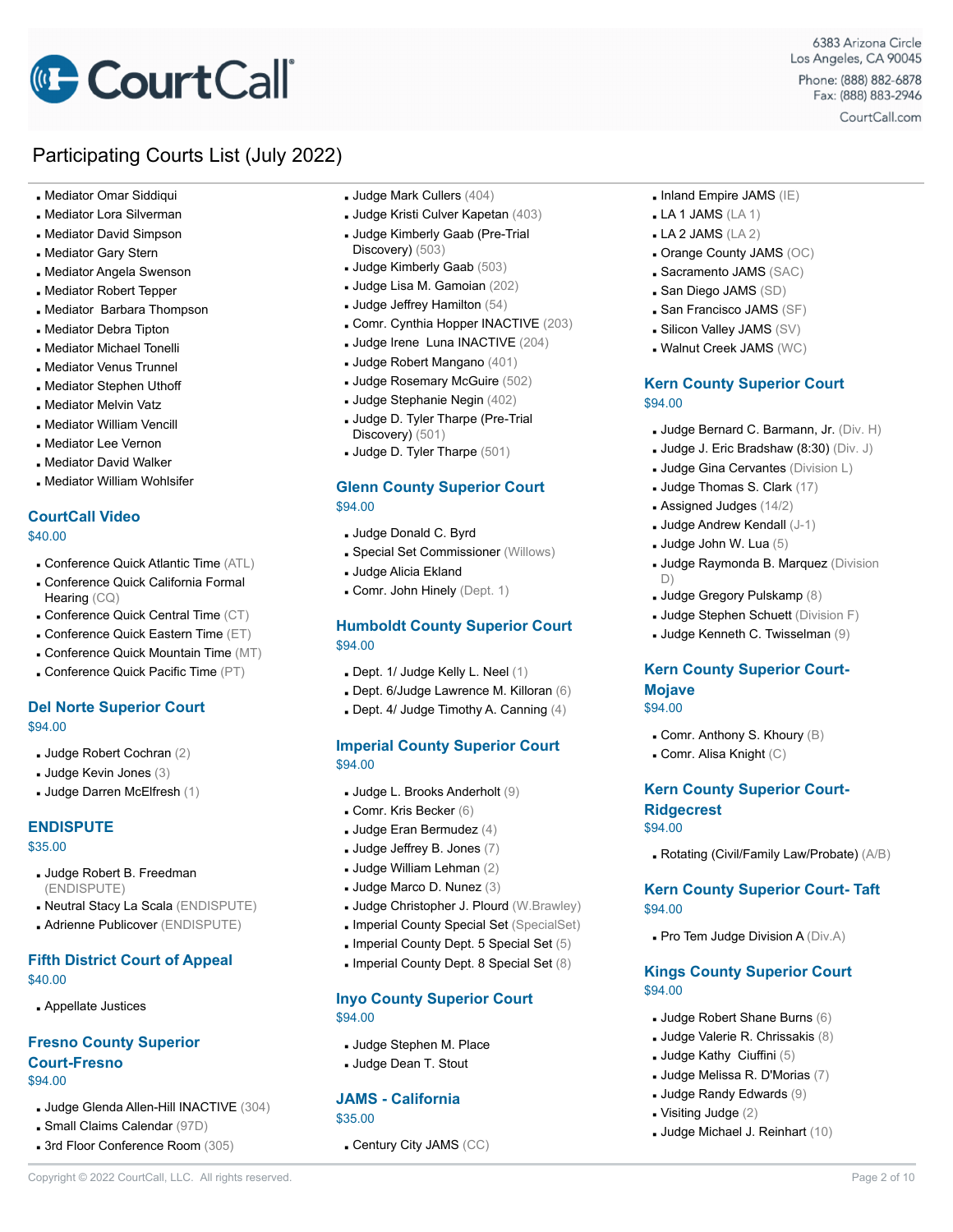

**Comr. Mark Skinner (3)** 

### **Lake County Superior Court** \$94.00

- $\blacksquare$  Judge Shanda M. Harry (4)
- Judge Michael S. Lunas (1)

### **Lassen County Superior Court** \$94.00

- Visiting Judges, Dept. 6C (6C)
- $\blacksquare$  Judge Anthony Mallery (2JC)
- Judge Anthony Mallery (2C)

### **Madera County Superior Court** \$94.00

- Judge Brian T. Austin (37)
- $\blacksquare$  Judge D. Lynn Collet  $(40)$
- Judge Michael J. Jurkovich (44)
- Judge James E. Oakley (21)
- Judge Sosi C. Vogt (45)

### **Mariposa County Superior Court** \$94.00

- **Judge Michael A. Fagalde**
- Comr. Philip A. Pimentel

### **Merced County Superior Court** \$94.00

- $\blacksquare$  Comr. David Foster (5)
- Judge Stephanie Jamieson (9)
- Judge Brian McCabe (CMC) (8)
- Judge Brian McCabe (8)
- Judge David Moranda (12)
- Judge Donald Proietti (10)
- Judge Shelly Seymour (7)
- $\blacksquare$  Comr. Donald Shaver (4)
- Judge Jennifer O. Trimble (11)

### **Modoc County Superior Court** \$94.00

- **Judge Francis Barclay /Wendy Dier**
- Special Set Judge

### **Mono County Superior Court** \$94.00

- Visiting Judge (Mammoth)
- $\blacksquare$  Judge Mark Magit  $(2)$
- Judge Gerald F. Mohun (1)

### **Monterey County Superior Court** \$94.00

- $\blacksquare$  Courtroom #13 (13)
- $\Box$  Courtroom #14 (14)
- $\Box$  Courtroom #15 (15)
- $\Box$  Courtroom #17 (17)

# **No. Kern Municipal**

### **Court-Delano/McFarland Branch** \$94.00

- $\blacksquare$  Judge Jose Benavides  $(A)$
- Judge Marcos R. Camacho (B)

### **No. Kern Municipal**

### **Court-Shafter/Wasco Branch** \$94.00

 $\blacksquare$  Assigned Judges ( $\blacksquare$ )

### **Plumas County Superior Court** \$94.00

- Judge Janet Hilde (1)
- $\blacksquare$  Visiting Plumas Judge (4)
- $\blacksquare$  Judge Douglas Prouty (2)

#### **Remote Deposition** \$425.00

- **.** Deposition Officer (ET)
- **.** Deposition Officer (CT)
- **Deposition Officer (MT)**

#### **Sacramento County Superior Court**

\$94.00

▪ Judge Christopher E. Krueger (54)

### **San Bernardino Superior Court-Barstow** \$94.00

- Comr. James R. Baxter (B1/BDA)
- $\blacksquare$  Judge Guy A. Bovee ( $\boxtimes 4$ )
- Comr. Carrie Halgrimson (B2)
- Comr. James Bruce Minton (B3)
- Judge Aruna P. Rodrigo (B5)

#### **San Bernardino Superior Court-Fontana** \$94.00

Copyright © 2022 CourtCall, LLC. All rights reserved. **Page 3 of 10** CourtCall, LLC. All rights reserved.

- Comr. Robert Driessen (F6)
- Judge Douglas K. Mann (F5)
- $\blacksquare$  Judge Jay Robinson (F7)
- Comr. Geraldine Wong-Williams (F8)

6383 Arizona Circle Los Angeles, CA 90045

Phone: (888) 882-6878 Fax: (888) 883-2946 CourtCall.com

### **San Bernardino Superior Court-Joshua Tree District** \$94.00

 $\blacksquare$  Comr. John Burdick (M4)

### **San Bernardino Superior Court-San Bernardino District** \$94.00

- Judge Joel S. Agron (S50)
- Judge Donald Alvarez (S23)
- Comr. Dina I. Amani (S48)
- Judge Khymberli S. Apaloo (S25)
- Comr. Arthur Benner (S43)
- Judge Theresa Bennett (S46)
- Judge Carlos Cabrera (S53)
- Judge David Cohn (S26)
- **Presiding Judge Dept. S16 (S16)**
- Presiding Judge Dept. S17 (S17)
- Judge Bryan Foster (S22)
- Judge Janet M. Frangie (S29)
- Comr. Charles Fuertsch (CS2)
- **Judge Candice Garcia-Rodrigo (S52)**
- Judge Thomas Garza (S27)
- Comr. Michael Gassner (S55)
- Judge Michelle H. Gilleece (S36P)
- **Judge Winston Keh (S33)**
- Comr. Natalie S. Keller (CS1)
- Judge Douglas K. Mann (S35P)
- Judge Brian S. McCarville (S30)
- Judge Gilbert Ochoa (S24)
- Judge John M. Pacheco (S31)
- Judge Tara Reilly (S37P)
- Judge Michael Sachs (S28)
- Judge Wilfred J. Schneider, Jr. (S32)

▪ Judge Stephanie Thornton-Harris (S54)

**San Francisco Superior Court**

▪ Judge Andrew Cheng (MSC) (613) ▪ Judge Andrew Cheng (613) ▪ Judge Samuel K. Feng (206) ▪ Judge Samuel K. Feng (610)

**Judge Steven J. Singley (S47)** ▪ Judge Michael A. Smith (S21)

▪ Comr. Shannon Suber (S44)

\$94.00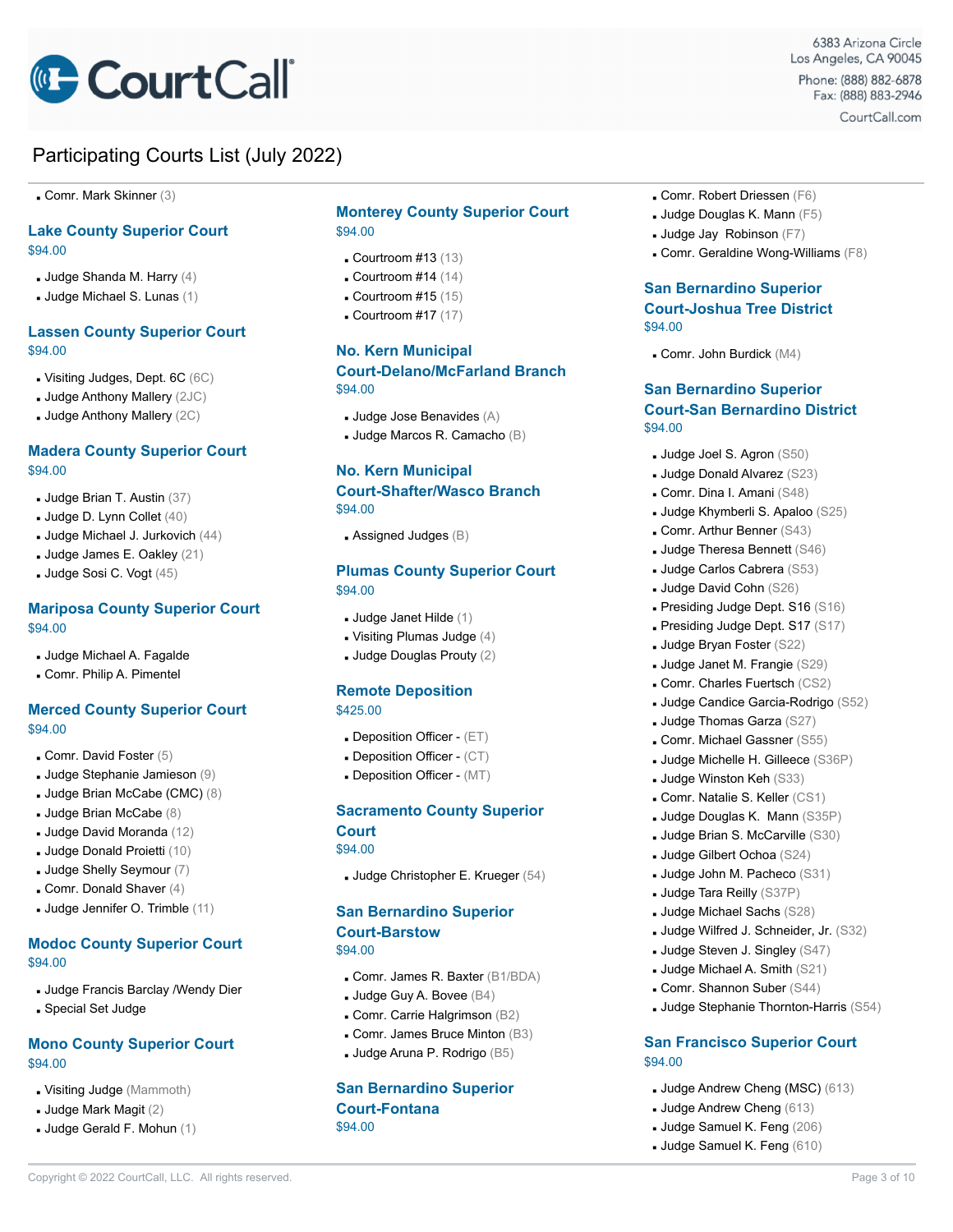

- Judge Daniel A. Flores INACTIVE (404)
- Judge Charles Haines (501)
- Judge Curtis Karnow (611)
- Judge Anne-Christine Massullo (306)
- Judge Cynthia Ming-mei Lee (503)
- Judge Quinn/Moody (204)
- Judge Sharon Reardon (624)
- Judge Jeffrey Ross (502)
- Judge Ethan P. Schulman (304)
- Judge Michelle Tong (506)
- Judge Richard B. Ulmer, Jr. (302)
- Judge Garrett L. Wong (504)

### **San Luis Obispo Superior Court** \$94.00

▪ Judge Ginger Garrett (2)

# **Santa Clara County Superior Court**

- \$94.00
- Judge Mary Arand (9)
- $\blacksquare$  Comr. Erik Johnson (4)
- Judge Peter Kirwan (19)
- Judge Jack Komar
- Judge Sunil R. Kulkarni (1)
- Judge Patricia Lucas (3)
- Judge Socrates P. Manoukian (20)
- Judge JoAnne McCracken (21)
- Judge Beth McGowen (22)
- Judge William J. Monahan (16)
- Judge Carol W. Overton (11)
- Judge Christopher Rudy (7)
- Judge Drew Takaichi (2)

### **Shasta County Superior Court** \$94.00

- Judge Stephen Baker (3)
- Comr. John Berglund (Room 102)
- Judge Molly Bigelow (12)
- $\blacksquare$  Judge Jody Burgess  $(4)$
- Judge Daniel Flynn (10)
- **Judge Gary Gibson (11)**
- **Assigned/Visiting Judge**
- Judge Daryl Kennedy (9)
- Judge Monique McKee (7)
- Judge Tamara Wood (8)

### **Siskiyou County Superior Court** \$94.00

**.** Siskiyou Criminal/Traffic

### **Solano County Superior Court** \$94.00

- . Pro Tem Judges (Small Claims)
- **Judge Christine A. Carringer (12)**
- Judge Shauna L. Chastain (14)
- Judge Christine N. Donovan (10)
- Judge Stephen Gizzi (3)
- Judge Alesia Jones (22)
- $\blacksquare$  Judge Earl Bradley Nelson (4)
- Judge Dora Rios (16)
- Judge Janice Williams (25)

### **Sutter County Superior Court** \$94.00

- Judge David I. Ashby (4)
- Judge Laura J. Davis (6)
- Judge Susan E. Green (7)
- Judge Sarah Heckman (2)
- **Judge Perry Parker (1)**

### **Trinity County Superior Court** \$94.00

- $\bullet$  Courtroom #1 (1)
- $\bullet$  Courtroom #2 (2)

#### **Tulare County Superior Court-Dinuba** \$94.00

▪ Comr. Norma Castellanos-Perez

### **Tulare County Superior Court-Porterville**

\$94.00

(1/13/15)

▪ Judge Gary Johnson (23)

# **Tulare County Superior Court-Visalia**

\$94.00

- Judge Kerri Gilmore (8)
- $\blacksquare$  Judge Bret Hillman (7)
- $\blacksquare$  Judge Nathan Ide (2)
- Judge Tara K. James (9)
- Judge David C. Mathias (1)
- Judge Robin L. Wolfe (13)

Copyright © 2022 CourtCall, LLC. All rights reserved. **Page 4 of 10** and the served of the served of the served of the served of the served of the served of the served of the served of the served of the served of the serve

### **Tuolumne County Superior Court** \$94.00

6383 Arizona Circle Los Angeles, CA 90045

Phone: (888) 882-6878 Fax: (888) 883-2946 CourtCall.com

- $\blacksquare$  Judge Laura Leslie Krieg  $(2)$
- $\blacksquare$  Comr. Philip Pimentel (5)
- Judge Kate Powell Segerstrom (3)
- $\blacksquare$  Judge Donald Segerstrom  $(4)$
- Judge Kevin M. Seibert (1)

### **U.S. Bankruptcy Court-C.D. California (Los Angeles)**

**U.S. Bankruptcy Court-C.D. California (Riverside)**

**U.S. Bankruptcy Court-E.D. California (Fresno/Bkrsfld)**

**U.S. Bankruptcy Court-E.D. California (Modesto)**

**U.S. Bankruptcy Court-E.D. California (Sacramento)**

**U.S. District Court-E.D. California (Redding)**

**U.S. District Court-N.D. California (San Francisco)**

### **Ventura County Superior Court-East County, Simi Valley** \$94.00

▪ Judge Genalin Riley (S1)

# **Ventura County Superior Court-Ventura**

# \$94.00

- $\blacksquare$  Judge Jeffrey G. Bennett (21)
- Judge Mark Borrell (40)
- Judge Benjamin F. Coats (43)
- **Judge Tari L. Cody**  $(J1)$
- Judge Kevin DeNoce (22)
- Judge Matthew Guasco (20)

 $\blacksquare$  Judge Ronda J. McKaig (41) ▪ Judge Genalin Riley (22B)

▪ Comr. R. Paul Kawai (34) ▪ Judge Roger L. Lund (J6)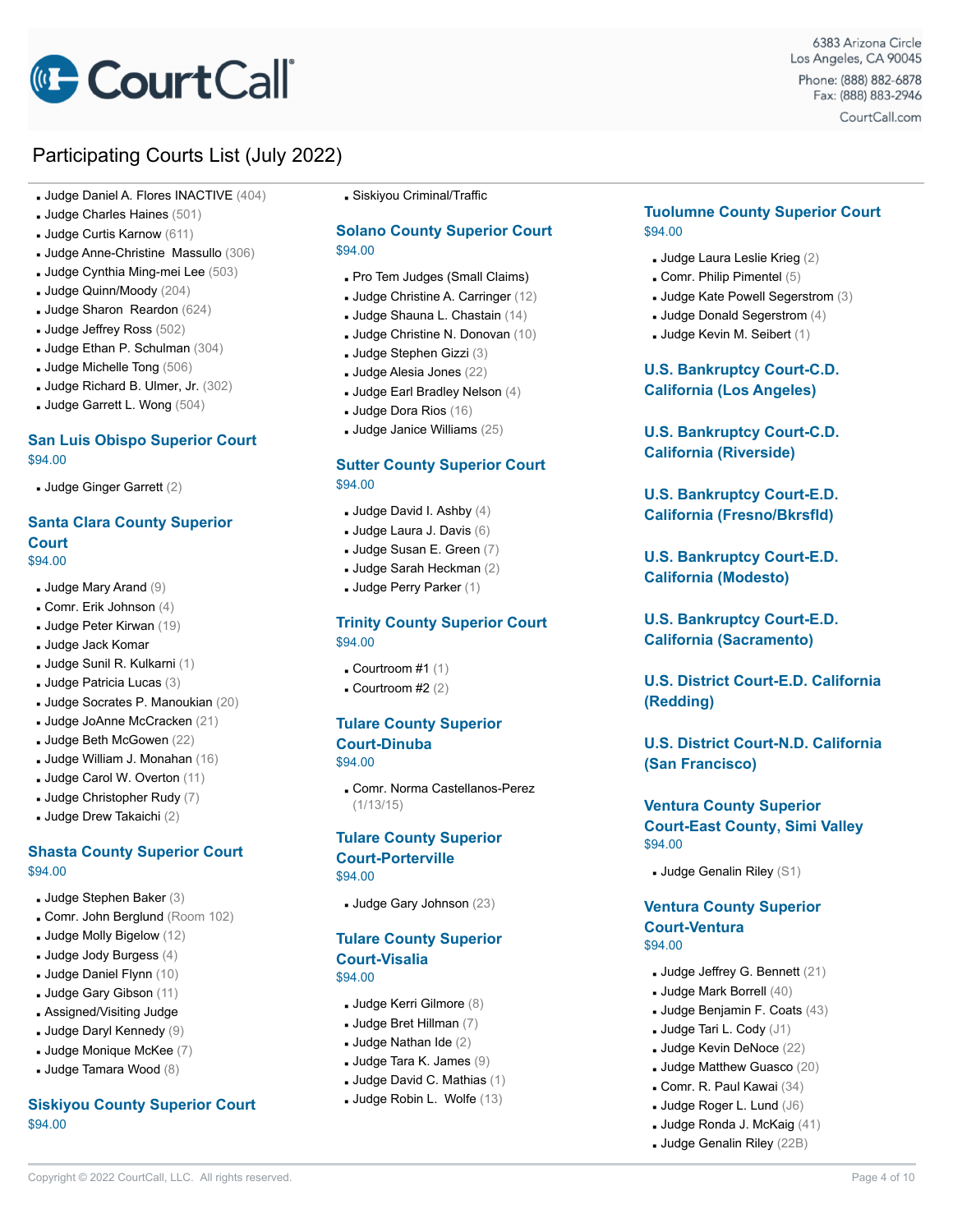# **CourtCall**

# Participating Courts List (July 2022)

**Judge Henry Walsh (42)** 

### **Yuba County Superior Court** \$94.00

- $\blacksquare$  Judge Melanie K. Bendorf (5)
- $\blacksquare$  Judge Stephen W. Berrier (4)
- Judge Debra L. Givens (1)
- Commissioner Terry N. Spies (6)

### **Delaware**

### **U.S. Bankruptcy Court-District of Delaware**

### **District of Columbia**

### **JAMS - District of Columbia** \$35.00

 $\blacksquare$  Washington D.C. JAMS (DC)

### **Florida**

### **11th Judicial Circuit of Florida-Miami/Dade** \$48.75

▪ Judge Michael Hanzman (CA 58)

### **13th Judicial Circuit of Florida - Hillsborough County** \$60.00

 $\blacksquare$  Judge Cheryl Thomas  $(A)$ 

### **16th Judicial Circuit Court of Florida - Monroe County** \$65.00

- **Judge Luis Garcia**
- Judge Sharon I. Hamilton
- **Judge Timothy Koenig**

### **19th Judicial Circuit of Florida - Indian River County** \$65.00

- Judge Nicole P. Menz (3)
- Judge Robyn E. Stone (2)

### **19th Judicial Circuit of Florida - Martin County** \$65.00

#### **Judge Elizabeth Metzger**

- Judge Gary L. Sweet
- Judge Jennifer Waters (A2-1)

### **19th Judicial Circuit of Florida - St. Lucie County** \$65.00

- Judge Edmond Alonzo
- Judge Robert E. Belanger (Civil) (3E)
- Judge Robert E. Belanger (Foreclosure) (3E)
- Judge Charles Schwab (3A)

### **20th Judicial Circuit of Florida - Charlotte County** \$68.00

**Judge Peter A. Bell (County Crt)** 

### **20th Judicial Circuit of Florida - Collier County** \$68.00

**Judge Tamara Nicola** (County Crt)

### **20th Judicial Circuit of Florida - Lee County** \$68.00

▪ Judge Joseph C. Fuller

▪ Judge James R. Shenko

### **3rd Judicial Circuit of Florida** \$35.00

- Judge William Blue/ Bill Blue
- Judge William F. Williams, III

# **5th Judicial Circuit Court of Florida**

### \$65.00

- **Judge Mary P. Hatcher-1 (Circuit)**
- **Judge Mary P. Hatcher-2 (Circuit)**
- **Judge Mary P. Hatcher-3 (Circuit)**

### **5th Judicial Circuit Court of Florida - Hernando County** \$65.00

- Magistrate Yolanda C. Romagnolo (442)
- **Judge Donald Scaglione**

### **5th Judicial Circuit of Florida - Lake County** \$65.00

- **Judge Emily L. Curington**
- **.** Senior Judge Willard Pope

### **5th Judicial Circuit of Florida - Marion County** \$65.00

- **Judge Robert W. Hodges (Crtrm)**
- **Judge Robert E. Landt (County)**
- Judge Gary L. Sanders (Circuit)

### **6th Judicial Circuit of Florida - Pinellas County** \$65.00

- $\blacksquare$  Judge Keith Meyer  $(CQ)$
- **Judge Cynthia J. Newton**

### **7th Judicial Circuit Court of Florida - Flagler County** \$65.00

▪ Judge Christopher A. France (47)

### **7th Judicial Circuit Court of Florida - Volusia County** \$65.00

- Judge Elizabeth Blackburn
- Judge Dennis Craig INACTIVE (Div. 31)
- **Judge Dennis Craig (Div. 1)**
- **Judge Karen Foxman**
- **Judge Matthew Foxman (Div. 3)**
- **Presiding Judge Steven C. Henderson** (Div. 36)
- $\blacksquare$  Presiding Judge (Div. 4)
- Judge Randell H. Rowe, III (1)
- Judge Stasia Warren (35)
- Judge Kathryn D. Weston (Div. 2)

### **8th Judicial Circuit- Alachua County** \$65.00

▪ Judge Monica J. Brasington

### **9th Judicial Circuit - Orange County** \$65.00

**Judge Kevin B. Weiss**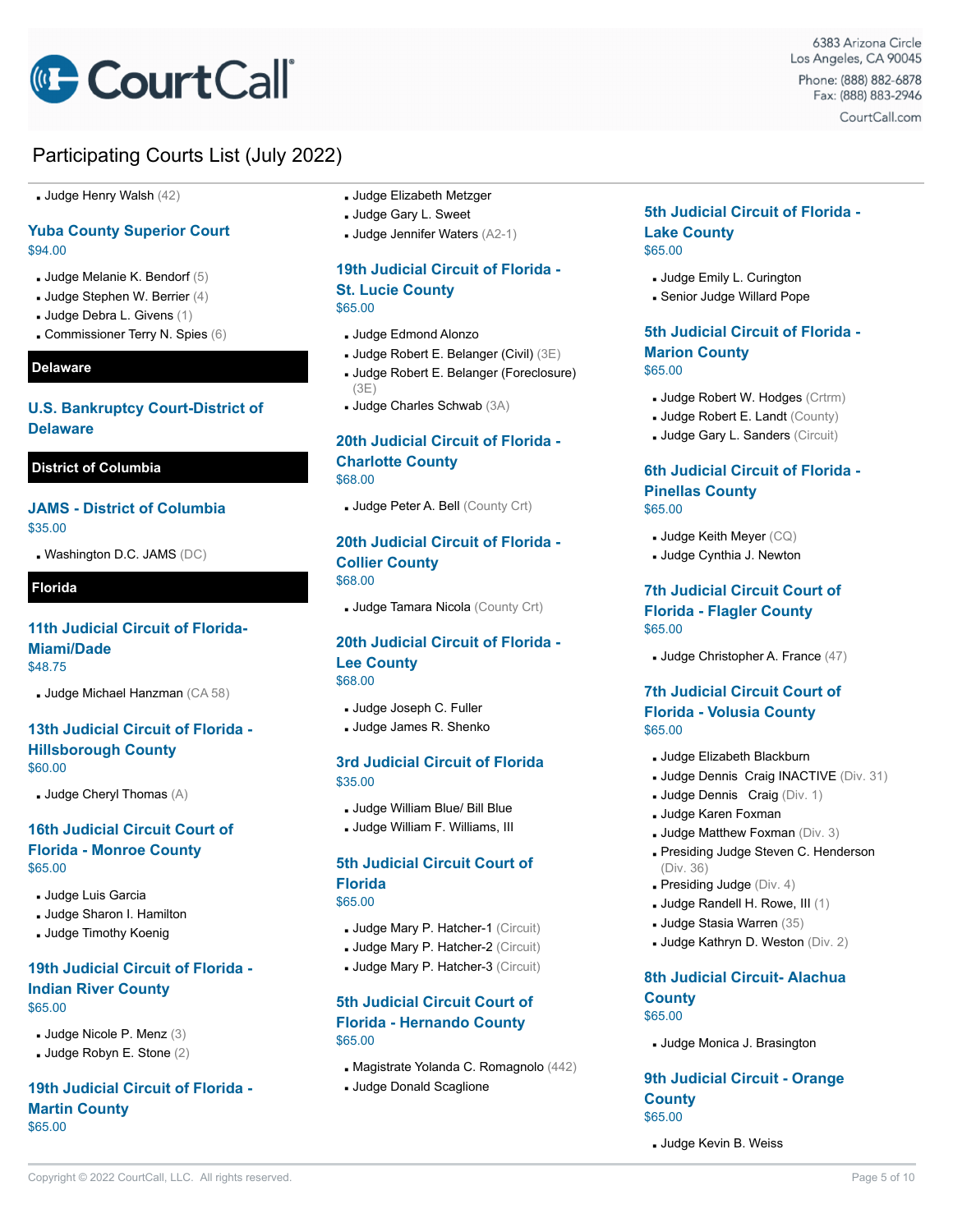

### **JAMS - Florida** \$45.00

**Miami JAMS** (MIA)

**U.S. Bankruptcy Court-M.D. Florida (Fort Myers)**

**U.S. Bankruptcy Court-M.D. Florida (Jacksonville)**

**U.S. Bankruptcy Court-M.D. Florida (Tampa)**

**U.S. Bankruptcy Court-N.D. Florida**

### **Georgia**

**JAMS - Georgia**

\$35.00

▪ Atlanta JAMS (ATL)

### **Illinois**

### **10th Judicial Circuit - Peoria County** \$65.00

- Judge Paul E. Bauer (214)
- **Judge Michael Risinger (Civil 213)**

### **10th Judicial Circuit - Putnam County** \$65.00

▪ Judge Bruce P. Fehrenbacher

# **10th Judicial Circuit - Stark**

**County** \$65.00

**Judge Bruce P. Fehrenbacher (Civil)** 

### **10th Judicial Circuit - Tazewell County** \$65.00

▪ Judge Frank Ierulli (202)

# **17th Judicial Circuit - Boone County**

\$65.00

▪ Judge Ronald Barch (3/4)

### **17th Judicial Circuit of Illinois - Winnebago County** \$65.00

- Judge Eugene G. Doherty (426)
- Judge Lisa Fabiano (Crtrm 412)

### **19th Judicial Circuit of Illinois - Lake County** \$65.00

▪ Judge Luis A. Berrones (C204)

### **22nd Judicial Circuit - McHenry County** \$65.00

- Judge Michael J. Chmiel (202)
- Judge Kevin G. Costello (204)
- **Judge Thomas A. Meyer (Civil(201))**

### **9th Judicial Circuit - Henderson County** \$65.00

▪ Judge David L. Vancil (Civil)

### **9th Judicial Circuit - Knox**

**County** \$65.00

- Judge James G. Baber
- Judge Raymond A. Cavanaugh

### **9th Judicial Circuit - McDonough County** \$65.00

- Judge Heidi A. Benson (202)
- Judge Cavanaugh/Graham (203)
- Judge Poncin/Vancil/Cavanaugh (201)

# **9th Judicial Circuit - Warren County**

\$65.00

▪ Judge James R. Standard

### **JAMS - Illinois** \$35.00

▪ Chicago JAMS (CHI)

### **Indiana**

### **Allen County Circuit Court of Indiana** \$65.00

**Judge Wendy W. Davis** 

### **Allen County Superior Court of Indiana** \$65.00

- **Judge David J. Avery**
- Judge Craig Bobay (Civil)
- **. Magistrate Jason C. Custer (Superior)**
- Judge Jennifer L. DeGroote
- **. Magistrate Steven O. Godfrey**
- **Judge Phillip E. Houk** (Probate)
- **Judge Andrew Williams**

### **Clark County Courts** \$65.00

- **. Magistrate William A. Dawkins (Mag. Ct.** B)
- **. Magistrate Joni Grayson** (Mag Ct. C)

### **Franklin County Circuit Court** \$55.00

**Judge Clay M. Kellerman (Circuit 2)** 

### **Gibson County Courts**

\$65.00

**Judge Robert Krieg (Superior)** 

### **Grant County Circuit Court** \$65.00

▪ Judge Mark E. Spitzer

### **Hamilton Superior Courts** \$65.00

- **Judge Jonathan M. Brown** (Superior 2)
- **Judge William Hughes** (Superior 3)
- **Judge David Najjar** (Superior 5)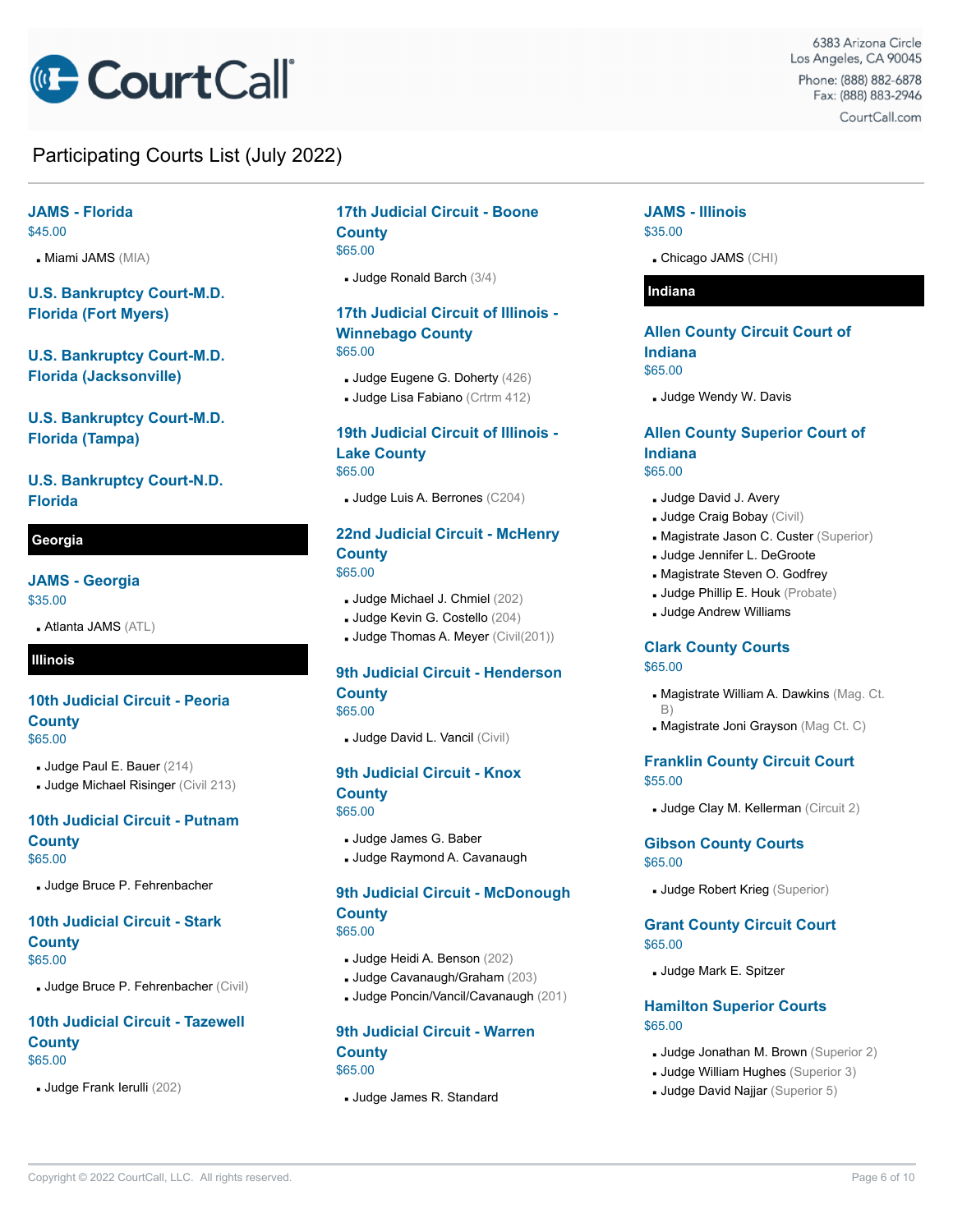

### **Hancock County Circuit Court** \$65.00

▪ Judge Scott Sirk (Circuit)

### **Hendricks County Superior Court of Indiana** \$55.00

- Judge Robert Freese (1)
- $\blacksquare$  Judge Mark A. Smith  $(4)$

### **Henry County Circuit Court of Indiana** \$65.00

- Judge Kit C. Dean Crane (2)
- Commissioner Lynn E. Liggett (IV-D)

# **Howard County Courts**

- \$65.00
- **Judge Brant J. Parry (Superior 2)**

#### **Indiana Department of Correction Hearings** \$65.00

- IDOC Court Allen County (IDOC)
- **Program Assessor Thomas Birchfield** (IDOC)
- . IDOC Court Elkhart County (IDOC)
- IDOC Court Grant County (IDOC)
- IDOC Court Hamilton County (IDOC)
- . IDOC Court Henry County (IDOC)
- IDOC Court La Porte County (IDOC)
- . IDOC Court Madison County (IDOC)
- IDOC Court Marshall County (IDOC) . IDOC Court Northern District Indiana (IDOC)
- IDOC Court Rush County (IDOC)

### **Indiana DOC Depositions** \$45.00

- **. New Castle Correctional Facility (Depos)**
- **Pendleton Correctional Facility (Depos)**
- **Plainfield Correctional Facility (Depos)**
- Westville Correctional Facility (Depos)
- **Logansport Juvenile Correctional** (Depos)
- Indiana State Prison (Depos)

### **Lake County IN Circuit Court** \$55.00

▪ Judge Marissa McDermott (Circuit)

### **Lake County Superior Court of Indiana** \$65.00

- 
- Judge Calvin D. Hawkins (Room #2)
- Judge Stephen E. Scheele (Superior 5)
- Judge John Sedia (Civil 1)

### **Madison County Circuit Courts of Indiana**

\$65.00

- **Judge Mark Dudley (Circuit 6)**
- Judge Scott A. Norrick (Circuit 5)

### **Marion County Superior and Circuit Courts** \$35.00

**. Marion County Mental Health Court** (MCMHC)

#### **Rush County Courts** \$65.00

- **Judge Brian D. Hill (Superior)**
- **Judge David E. Northam (Circuit)**

#### **Steuben County Courts** \$65.00

▪ Judge William C. Fee (Superior)

#### **Wabash County Courts** \$55.00

▪ Judge Robert R. McCallen, III (Circuit)

# **Wayne County Courts**

\$65.00

▪ Judge Charles K. Todd, Jr. (Superior 1)

**Iowa**

### **Iowa Division of Workers' Compensation** \$66.00

- Deputy James Christenson (WC)
- **. Deputy Jessica Cleereman (WC)**
- **. Deputy Erica Fitch (WC)**
- **. Deputy Jennifer Gerrish Lampe (WC)**
- **.** Deputy William Grell (WC)
- Commissioner Benjamin Humphrey (WC)
- Commissioner Michael Lunn (WC)
- **. Deputy Heather Palmer (WC)**
- **. Deputy Erin Pals (WC)**
- **. Deputy Andrew Phillips (N/A)**
- Deputy Joseph Walsh (WC)

### **Louisiana**

### **Orleans Civil District Court** \$60.00

**Judge Nicole Sheppard (Division J)** 

#### **Maine**

### **U.S. Bankruptcy Court-District of Maine**

### **Maryland**

### **5th Judicial Circuit Court of Maryland-Anne Arundel County** \$55.00

- Judge Pamela Alban INACTIVE (2D)
- Judge Alison Asti INACTIVE (3D)
- Administrator Jennifer Cassel INACTIVE (Hearing Rm)
- **Anne Arundel County INACTIVE (TBA)**
- Judge Mark Crooks INACTIVE (3E)
- **. Master Cynthia M. Ferris INACTIVE** (Hearing Rm)
- **. Magistrate John Gunning INACTIVE** (Hearing Rm)
- Magistrate Sandra F. Howell INACTIVE
- **In Magistrate Ginina Jackson-Stevenson**
- INACTIVE
- Judge Glenn Klavans INACTIVE (4B) ▪ Judge Michael E. Malone INACTIVE
- **Administrator Lisa Mannisi INACTIVE**
- Magistrate Erin E. McCarthy INACTIVE
- Judge Stacy W. McCormack INACTIVE
- Judge Elizabeth Morris INACTIVE (3C)
- Judge William Mulford, III INACTIVE (3A)
- Judge Laura S. Ripken INACTIVE (4C)
- Judge Donna M. Schaeffer INACTIVE
- (2A)
- Judge Ronald A. Silkworth INACTIVE (3F)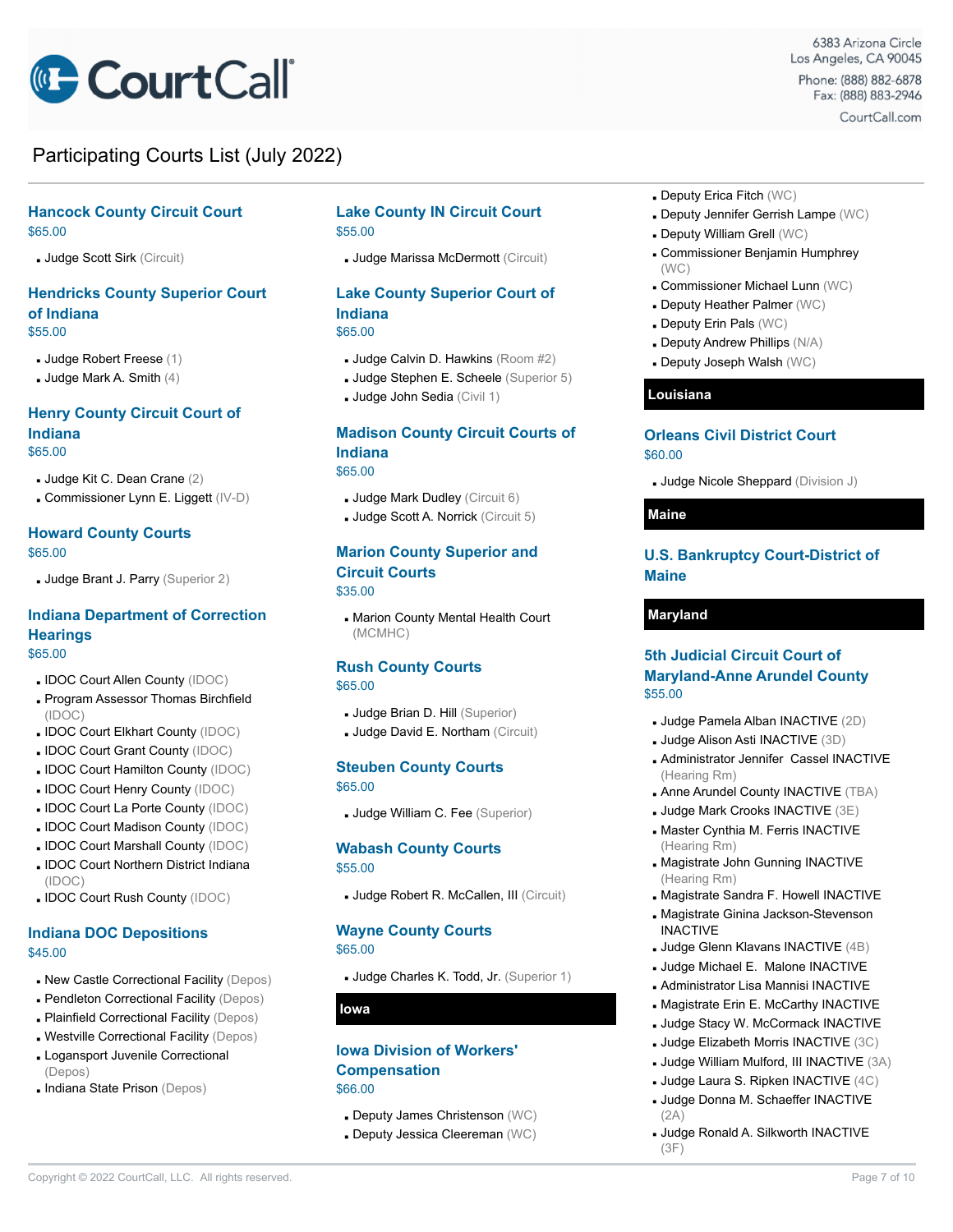

- Judge Robert J. Thompson INACTIVE
- Magistrate Timothy P. Thurtle INACTIVE (Hearing Rm)
- Judge Richard R. Trunnell INACTIVE
- Judge Cathleen M. Vitale INACTIVE (3B)
- Judge Michael Wachs INACTIVE (4A)
- **. Magistrate Erica J. Wolfe INACTIVE (2H)**

### **Wicomico County Courthouse** \$65.00

▪ Judge Bright/Bowen/Cantwell, Jr. (102)

### **Massachusetts**

### **JAMS - Massachusetts** \$35.00

**Boston JAMS (BOS)** 

### **Minnesota**

#### **JAMS - Minnesota** \$35.00

▪ Minneapolis JAMS (MPLS)

### **Nevada**

### **5th Judicial District Court of Nevada** \$65.00

▪ Judge Kimberly Wanker (1)

### **5th Judicial District Court of Nevada-Goldfield** \$68.00

▪ Judge Robert W. Lane (2)

### **5th Judicial District Court of Nevada-Pahrump** \$68.00

▪ Judge Robert W. Lane (2)

### **5th Judicial District Court of Nevada-Tonopah** \$68.00

▪ Judge Robert W. Lane (2)

### **8th Judicial District Court of Nevada-Las Vegas** \$68.00

▪ Judge Joanna S. Kishner (31)

**JAMS - Nevada** \$35.00

 $\blacksquare$  Las Vegas JAMS  $(LV)$ 

### **Nevada Justice Peace Courts** \$68.00

**Judge William Sullivan (Beatty)** 

### **Pahrump Justice Court** \$65.00

**Judge Lisa Chamlee (A)** 

### **New Hampshire**

### **U.S. Bankruptcy Court-New Hampshire**

### **New Mexico**

# **Navajo Nation - Alamo/To'Hajiilee** \$1.00

▪ Judge William Jonathan Joe Platero

### **New York**

### **JAMS - New York** \$35.00

. New York JAMS (NY)

### **Ohio**

### **Gallipolis Municipal Court** \$65.00

▪ Judge Eric R. Mulford

### **Greene County Domestic Relations Court** \$65.00

- **. Magistrate Patricia Campbell (Crtrm 2)**
- **In Magistrate Amanda Holmes**
- **Judge Cynthia Martin (Crtrm 1)**

**. Magistrate Kimberley Stump Combs** (Crtrm 3)

### **U.S. Bankruptcy Court-S.D. Ohio (Columbus)**

### **Oklahoma**

**Judicial District 12 - Rogers County Court, OK** \$25.00

**Judge Sheila Condren** (District)

### **Pennsylvania**

### **Carbon County PA Court of Common Pleas** \$70.00

- Judge Joseph J. Matika (2)
- Judge Roger N. Nanovic (1)
- Judge Steven R. Serfass (3)

### **Erie County Court of Common Pleas-Pennsylvania** \$65.00

▪ Judge Stephanie Domitrovich (6th Dist.)

### **JAMS - Pennsylvania** \$35.00

▪ Philadelphia JAMS (PHI)

### **U.S. Bankruptcy Court-W.D. Pennsylvania (Pittsburgh)**

### **South Carolina**

### **South Carolina Workers' Compensation Commission** \$66.00

- Comr. Susan Barden
- Comr. T. Scott Beck
- Comr. Michael Campbell
- Comr. Melody L. James
- Comr. Gene McCaskill
- Comr. Aisha Taylor
- **. Comr. Avery Wilkerson**

#### **Texas**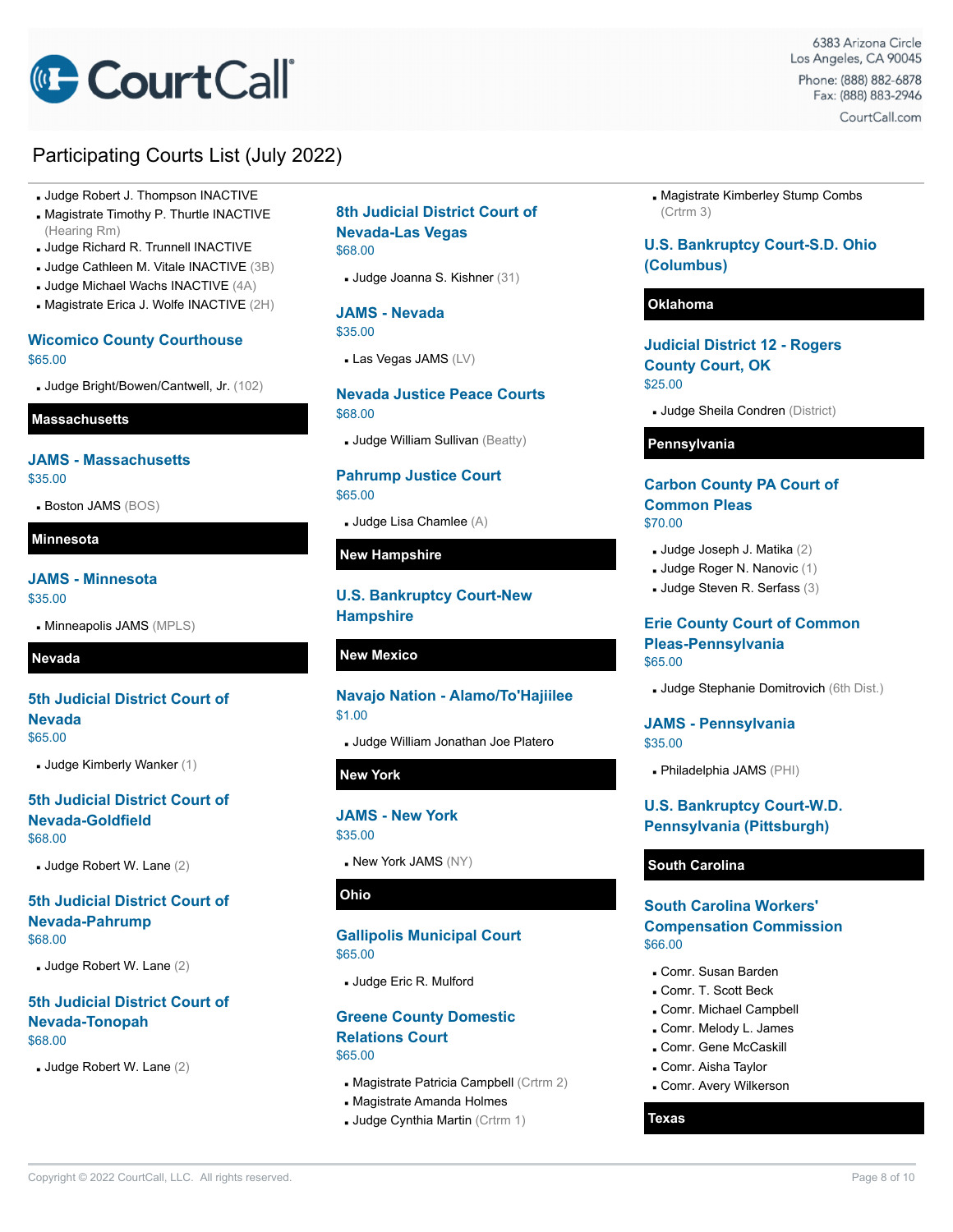

# **365th District Court-Maverick**

**County** \$65.00

▪ Judge Amado Jose Abascal III (365th Dist)

### **Cameron District and County Courts** \$65.00

▪ Judge Gloria M. Rincones (445th Dist)

### **Dallas County Court at Law** \$1.00

- $\blacksquare$  Judge Melissa Bellan (2)
- Judge D'Metria Benson (1)
- Judge Sally Montgomery (3)
- Judge Paula M. Rosales (4)

### **Dallas County Justice Courts** \$1.00

**Judge Michael Jones, Jr.**  $(JP 4-1)$ 

### **Dallas District & County Courts** \$65.00

- Judge Tameka Jones Abendroth (302nd Assc)
- **Judge Danielle Diaz** (330th Assc)
- **Judge Sandra Jackson** (302nd Dist)
- **Judge Andrea Plumlee** (330th Dist)
- **Judge Bridgett N. Whitmore (193rd Dist)**

### **Fort Bend District & County Courts** \$65.00

**Jeffrey A. McMeans (CCL**  $#2$ **)** 

### **Gregg County Courthouse-Longview, Texas** \$65.00

- **Judge Alfonso Charles** (124th Dist)
- $\blacksquare$  Judge Vincent Dulweber (CCL #2)
- **Judge Scott Novy (188th Dist)**
- Judge Tim Womack (307th Dist)

### **Harris District & County Courts** \$65.00

▪ Judge Sonya L. Heath (310th)

### **JAMS - Texas** \$35.00

▪ Dallas JAMS (DAL)

# **Lubbock District and County Court at Law**

\$65.00

- **Judge J. Phillip Hays** (99th Dist)
- **Judge William C. Sowder**

### **U.S. Bankruptcy Court-N.D. Texas (Dallas)**

### **Washington**

# **JAMS - Washington**

\$35.00

▪ Seattle JAMS (SEA)

### **Jefferson County Superior Court** \$60.00

▪ Judge Keith C. Harper

### **Pierce County Superior Court** \$70.00

 $\blacksquare$  Judge Bryan Chushcoff (4)

### **CANADA**

### **Newfoundland/Labrador**

### **Circuit Court of Newfoundland and Labrador-Baie Verte** \$55.00

**Baie Verte/Grand Falls Windsor Judges** 

### **Circuit Court of Newfoundland and Labrador-Bonavista** \$55.00

**Bonavista/Clarenville Judges** 

### **Circuit Court of Newfoundland and Labrador-Placentia** \$55.00

▪ Judge Bruce Short

### **Circuit Court of Newfoundland and Labrador-Port aux Choix** \$55.00

**Judge Kymil Howe** 

### **Circuit Court of Newfoundland and Labrador-St. Anthony** \$55.00

**Judge Kari Ann Pike** 

### **Circuit Courts of Newfoundland and Labrador** \$55.00

- (VanCor Motel and Cabins) Bay d'Espoir
- (Atsanik Lodge) Nain/ Happy Valley Goose Bay
- **. Nunatsiavut Assembly Building Hopedale**
- **Port aux Basques Judges**
- **. Rocky Harbour Pioneer Seniors Club**
- (Alexis Hotel) Port Hope Simpson

### **Provincial Court of Newfoundland and Labrador-Clarenville** \$55.00

**Judge Paul Noble** 

### **Provincial Court of Newfoundland and Labrador-Corner Brook** \$55.00

- Judge Wayne Gorman
- **Judge Kymil Howe**
- Judge Kari Ann Pike

### **Provincial Court of Newfoundland and Labrador-Gander** \$55.00

- $\blacksquare$  Tuesday First Appearance (1)
- $\blacksquare$  Judge Jacqueline Jenkins (1)
- $\blacksquare$  Judge Mark Linehan (2)

### **Provincial Court of Newfoundland and Labrador-Grand Bank** \$55.00